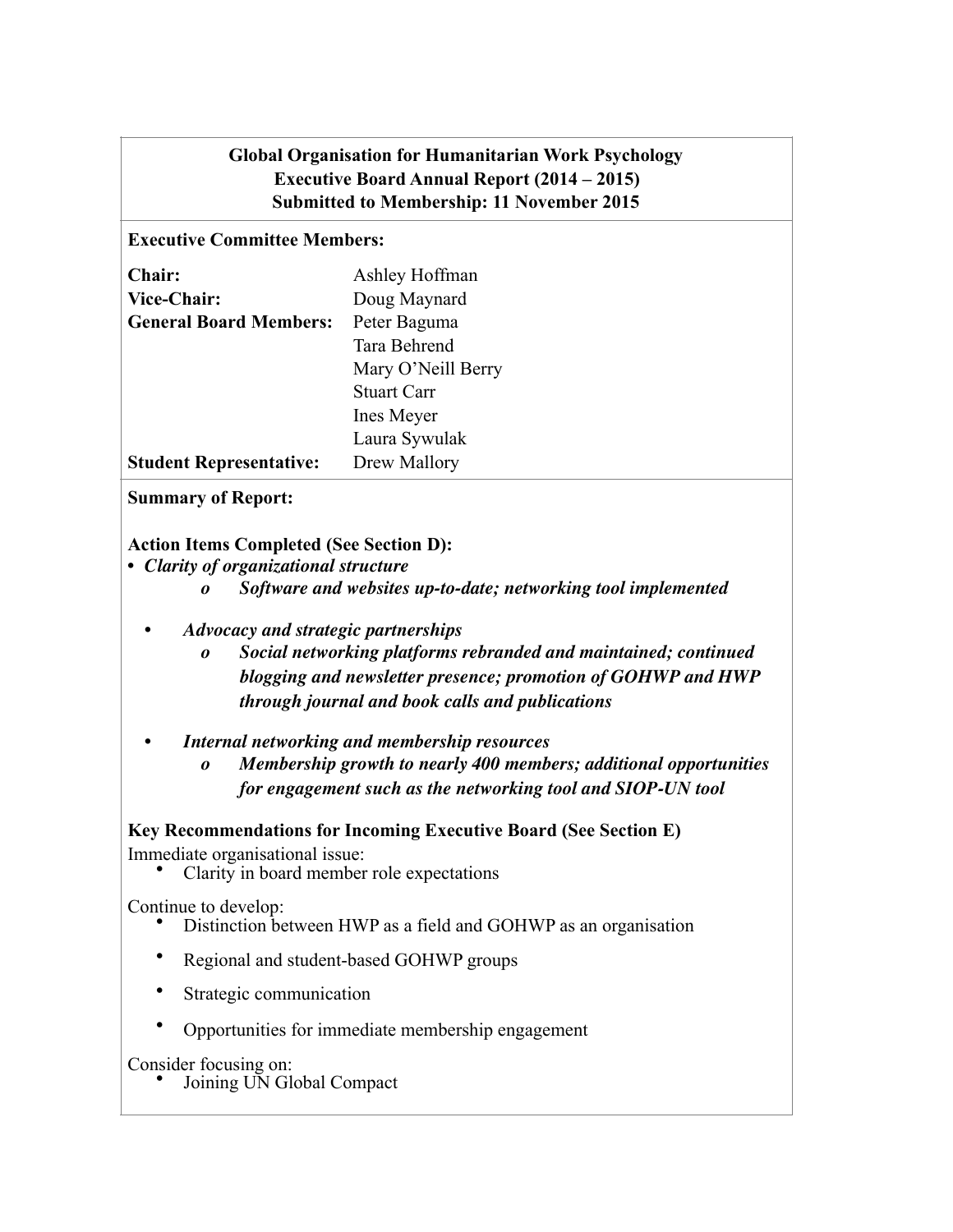## **A. Purpose of Report**

The purpose of this report is to provide the GOHWP membership an update on the activities undertaken by the Executive Board over the past 12 months, since elected, and to provide recommendations for the incoming Board.

#### **B. Background**

Per the GOHWP by-laws, elections were held in October 2014 to elect the current Executive Board for the organisation. This Board took over responsibility for leading the organisation from the previous Executive Committee on 1 November 2014.

Per the by-laws, the Executive Board consists of:

- Chair (term: 1 year)
- Vice-Chair (term: 1 year)
- General Board Member (term: 2 years, offset terms) (x6)
- Student Representative (term: 1 year)

Board members agreed to work around the following seven areas of work (portfolios):

- · Advocacy (Stu Carr, Mary O'Neill Berry)
- · Membership (Tara Behrend)
- · Organisational Issues (Ines Meyer)
- · Website (Doug Maynard)
- · Student issues (Drew Mallory)
- · Communications (Laura Swyulak)
- · Networking (Peter Baguma)

#### **C. Goals for the 2014/15 Executive Board**

Building on the work of the previous Executive Committee, their recommendations, and the results of the membership engagement survey, the Executive Board identified three overarching goals:

#### *1. Clarity of organizational structure*

- a. Establish the purview of the organisation and communicate clearly to membership
- b. Continue to explore registration of the organisation.

#### *2. Advocacy and strategic partnerships*

a. Focus on advocacy by i) collating information on the work currently being done by members, ii) identifying areas where HWP has a contribution to make, and iii) raising awareness of i) and ii) through media and conferences;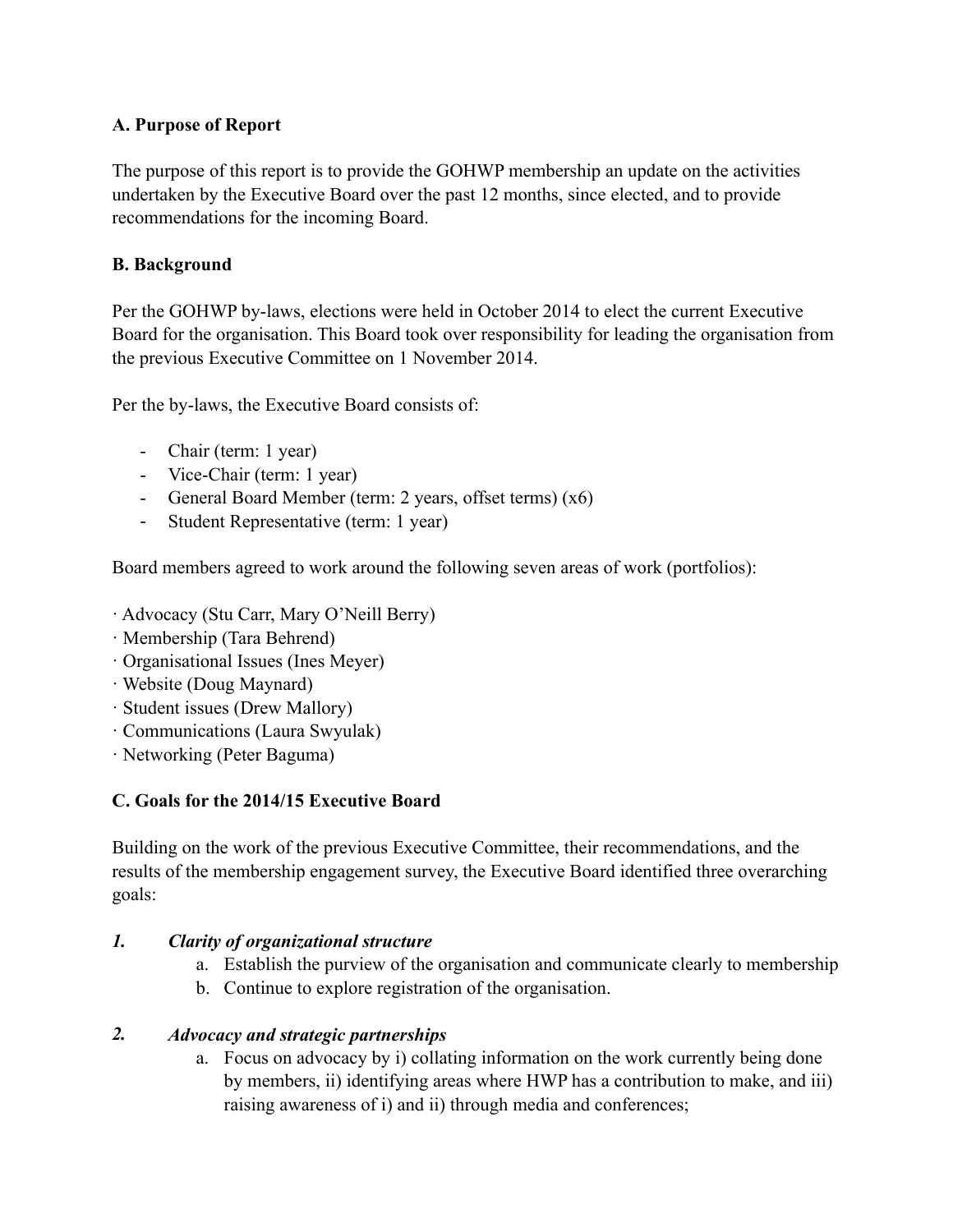b. Focus on the specific projects and publications devoted to HWP work, and publicise to membership for involvement

# *3. Internal networking and membership resources*

- a. Continue to develop content for website, including tip-sheets, FAQs, updated resources, and conference information;
- b. Implement a searchable membership profile system
- c. Continue to develop resources for HWP curricula.

### **D. Action Items Completed:**

# *1. Clarity of organisational structure*

# *Related Portfolios:*

### **Organisational Issues (Ines Meyer)**

- *1. Development of MOOC*
- *2. Editing the JOB special issue*

### *Progress Update*

- *1. In November 2014, the University of Cape Town (UCT) had expressed an interest in funding and producing a massive open online course (MOOC) on humanitarian work psychology. A course outline for a six-week MOOC was developed in December 2014 and January 2015. In February 2015, the MOOC committee decided that the MOOC was not specific enough and the field too new. The aim was to produce MOOCs in fields in which UCT had already established expertise and was well known for. Instead, I decided to collect material already available (lectures, videos, articles) which could be used in teaching HWP- related topics. I was going to task a Dutch volunteer who had wanted to assist with this. She postponed her stay and only arrived in October, so this goal was not met. I intend on working on this as a resource for myself and will make any resources obtained available for posting on the GOHWP website.*
- *2. A number of submissions for the JOB special issue have been received (edited by Lori Foster Thompson, Stuart Carr and Ines Meyer). The due date is 1 December. All are invited to submit manuscripts and to publicise the special issue. The call for Humanitarian Organizational Behavior manuscripts can be found [here](http://onlinelibrary.wiley.com/journal/10.1002/%28ISSN%291099-1379), under the header "Call for Papers."*
- *3. In addition, I conducted research into a possible organizational registration (overarching goal 1b above). The information was presented at the March 2015 board meeting:*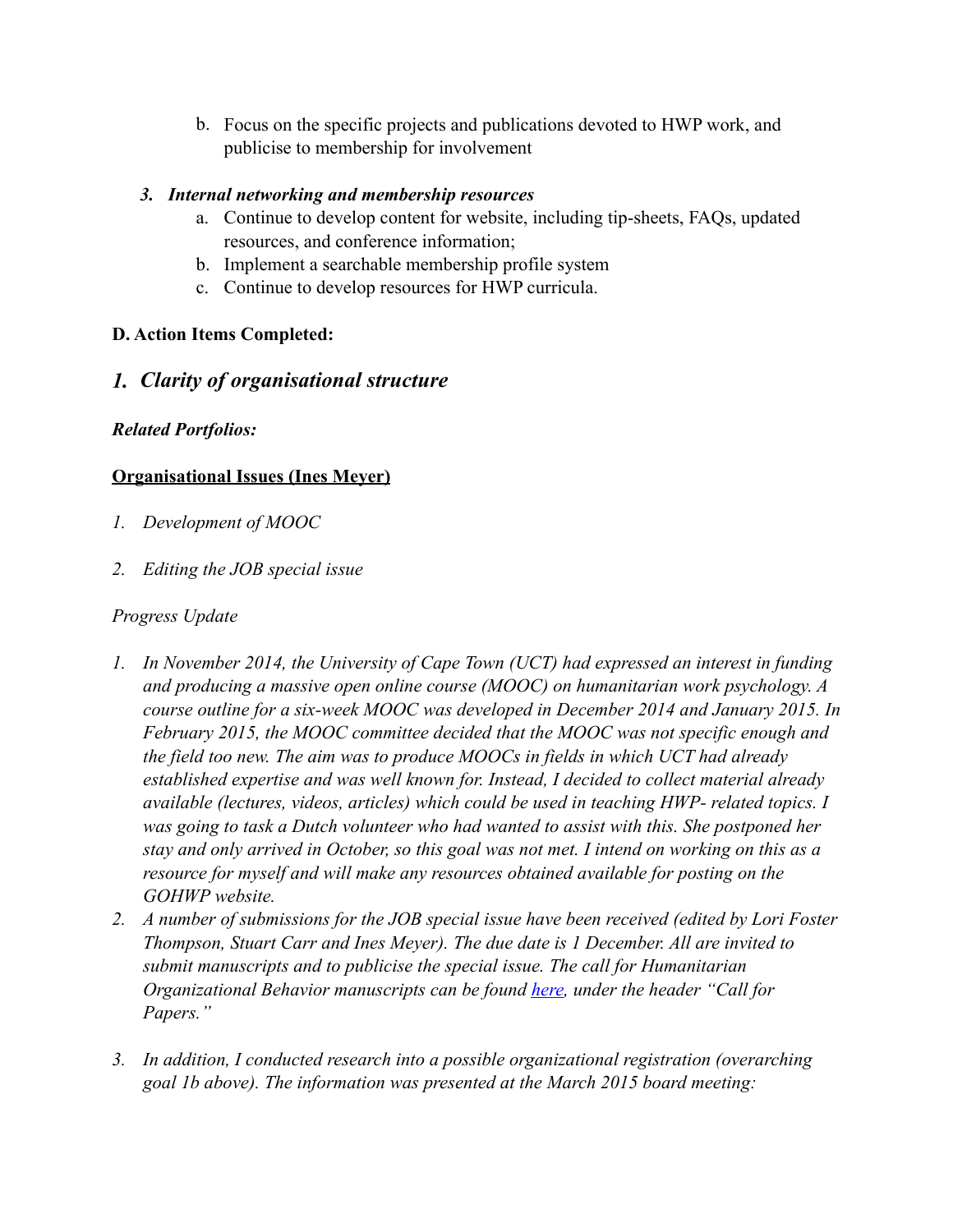- *1. Registering in New Zealand registering as incorporated society, cost, property belongs to society vs. members, tax exemption for donations under \$1000. Or we can register as a charity and get a tax break. But then we must prove that everything we do is charitable. Members do not have to be majority from New Zealand*
- *2. Registering in South Africa as a voluntary association, which is like above no cost, just a constitution, can be recognized as a nonprofit org and can open a bank account. Tax exemptions as a public benefit organization. Still looking into compliance for New Zealand. In SA, we must keep accounting records, draw up financial statements once per year and a narrative report.*
- *4. Overarching goal 1a (Establish the purview of the organisation and communicate clearly to membership) is still to be dealt with. A document outlining the various ways in which GOHWP is described has been compiled by me in 2014 prior to the member survey. The member survey had shown that members desired more clarity on the scope of the organisation. The board felt at the time that it might be best to leave the scope broad for now as the organisation is still in the formation stages. A broad scope would also mean that the organisation is inclusionary.*

# **Website (Doug Maynard)**

### *Goals:*

- *1. Regular website and software maintenance* 
	- *1. WordPress (keep website software up to date, filter and delete blog spam)*
	- *2. phpBB (keep forum software up to date, assist with any forum changes)*
	- *3. phpList (keep phpList software up to date)*
- *2. Add website content and assist others as needed* 
	- *1. Update web pages (e.g., Our Leadership to reflect new Executive Board)*
	- *2. Update GOHWP e-mail addresses and forum details to reflect current Executive Board*
	- *3. Add PDFs as necessary (e.g., minutes, reports, resources)*
	- *4. Assist others as needed with forum posts, mailing list announcements, etc*
- *3. Cross-train 1-2 others to do some of the tasks in Goals 1 & 2 above so that we have someone in place to step in, in the event of illness/travel etc.*
- *4. Work with other portfolios to explore and hopefully establish a web tool for GOHWP members to search for other members' profiles based on particular keywords (e.g., projects, interests, location, members)*

# *Progress Update:*

*1. Software updates. Software associated with the website (e.g., phpBB, phplist, WordPress) is up to date. However, with the update of phpBB we have lost some helpful functionality with the GOHWP forums (namely, the ability to receive digests of recent activity on the boards).*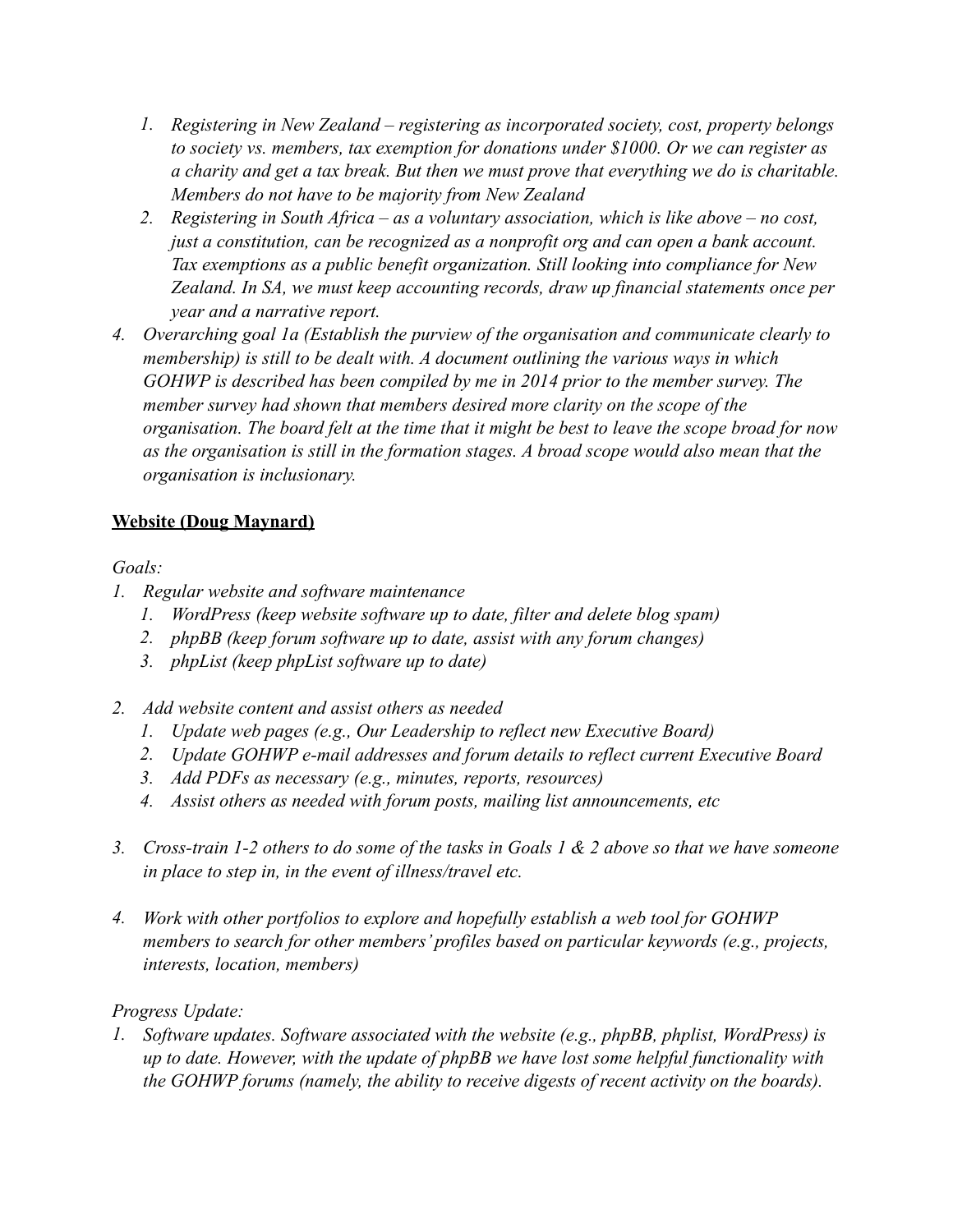*The next web manager should keep checking for the possibility of regaining this function so that the forums are more convenient to keep up to date with.* 

- *2. Website content. The website has been kept up-to-date with information such as current Executive Board member profiles, approved minutes, and GOHWP newsletters.*
- *3. Cross-training. Other members of the Executive Board are able to access and use phplist to send out e-mail messages to our mailing list of members. Tara Behrend, in her role with regard to the membership portfolio, learned to use phpBB and phplist to add new members. More progress in the coming year to cross-train other members of the Board, or additional members as deemed appropriate, would be helpful to share the workload and handle situations where the web manager cannot complete their duties for a period of time.*
- 4. *Member profiles. Probably the most significant improvement of the website is the incorporation of a WordPress plug-in that allows members to maintain their profiles and search for other members based on location, interests, and expertise. One challenge moving forward seems to be to ensure that new members are given new profiles in a timely manner that they can then expand and modify; there is a fair amount of clerical work associated with new memberships, as they need a forum account, a membership profile on the website, as well as being added to the mailing list.*

# *2. Advocacy and strategic partnerships*

# *Related Portfolios:*

# **Communication (Laura Sywulak)**

*Goals* 

- *1. Keep social media sites linked and active, sharing media at least 1x per week (not necessarily original content)*
- *2. Publish 2 3 newsletters per year (Jan, May, Dec)*
- *3. Monthly blog post (maybe bi-weekly if I can find additional writers)*
- *4. Create an HWP Instagram account with photos of HWP-related research*

# *Progress Update:*

- *1. Social media sites were rebranded to be consistent. Media was shared regularly by both board members and GOHWP members and updates were consistent across LinkedIn, Twitter, and Facebook to reach a broader audience. Social media posts should continue at least weekly to keep our social media audience engaged in our sites. More board members should be active on social media to make sure that a broad set of information and materials is shared with membership.*
- *2. Spring 2014 and Fall 2015 newsletters were published. This bi-annual cadence seems appropriate at this time based on the board's level of activity. The newsletter was used to*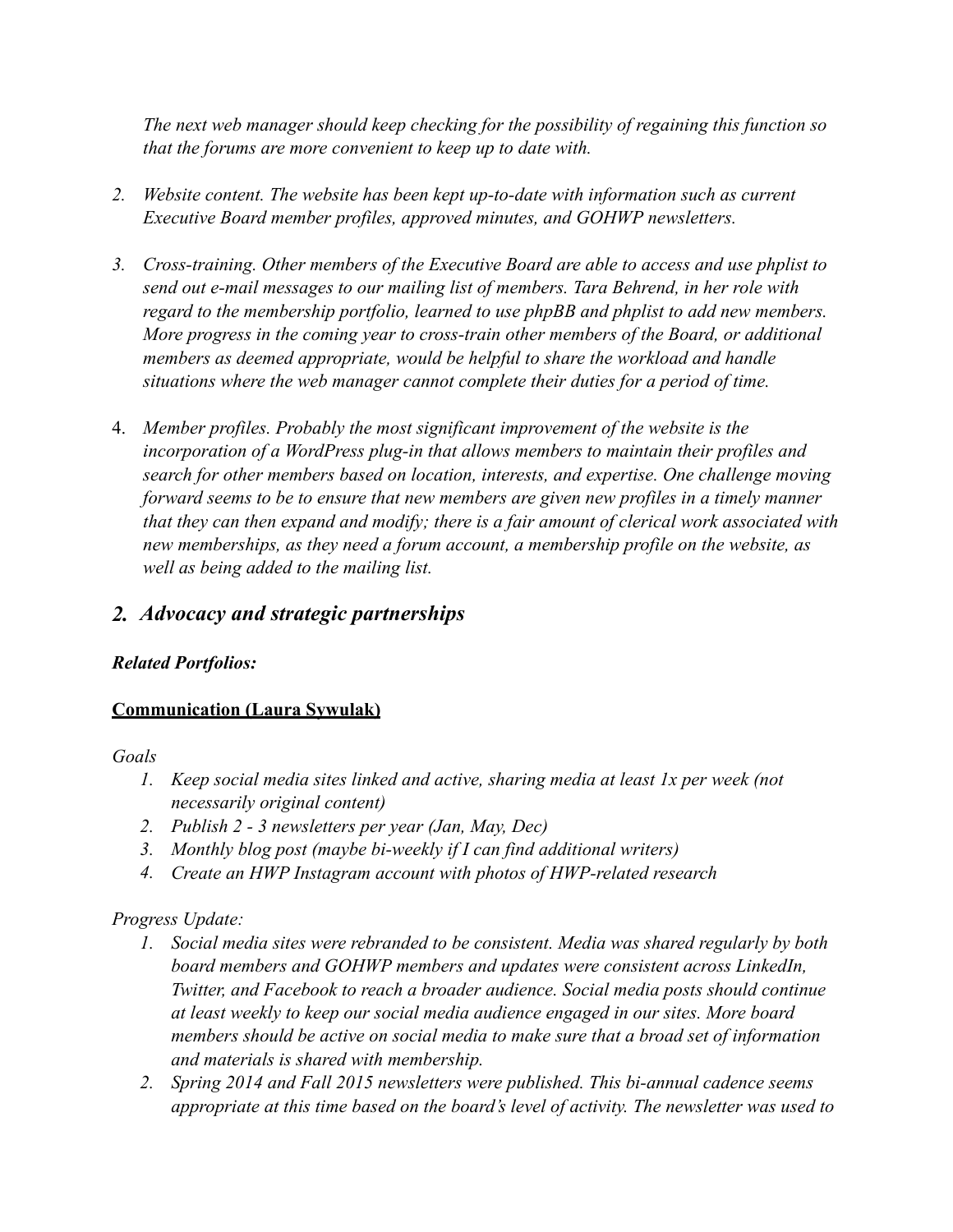*update members on GOHWP-related news and updates as well as notify them of HWP initiatives in which GOHWP might be interested (conferences, UN SDG work, etc.) An invited editorial from a GOHWP member was included in the Spring newsletter.* 

- *3. Blog posts were bimonthly. The format was changed to include HWP-related material that went beyond simple board updates and introductions to random members, with these types of updates limited to the newsletter. The strategy was meant to drive more traffic on the blog. While traffic was not documented, another blog, Cibbyo, recently linked to the post on Slacktivism, an indicator of success in this area. Two guest posts are currently being written by GOHWP members.*
- *4. A GOHWP Instagram account was not created as the board did not feel there was sufficient need or material for an additional social media account*

# **Advocacy (Stuart Carr; Mary O'Neill Berry)**

*Goals* 

*1. Cultivate and enhance the profile of HWP and its relevance to global issues such as poverty reduction, inequality reduction, and prosperity enhancement.* 

### *Progress Update:*

*1. We have each worked in practical, professional and policy forums to promote the work that GOHWP and HWP does around the world, for instance at SIOP, in the UN itself, through IAAP Division 1, through new books (Mary on all four of these), presentations at the Asian Association of Social Psychology, the Psychological Association of the Philippines, and a special issue of the Journal of Organizational Behavior, which is focused on Humanitarian OB (Stu on these three). Advocacy activities specifically included Mary O'Neill Berry's presentation at the SIOP conference in April, 2015, in Philadelphia, PA, on "Decent Work and Entrepreneurship in the United Nations Sustainable Development Goals." In addition, August 2015 saw the publication of another HWP book, edited by Ishbel McWha-Hermann (past Chair of GOHWP), Douglas C. Maynard, and Mary O'Neill Berry (both current GOHWP Executive Board Members): "Humanitarian Work Psychology and the Global Development Agenda: [Case studies and interventions." Several of the chapter authors are GOHWP member](https://www.routledge.com/products/9781848723689)s. A book launch event is being planned by the publisher to coincide with the SIOP conference in Anaheim, CA, in April 2016; efforts are also under way to try to hold a*  launch event at the United Nations before the end of 2015. Both will be widely publicised *in advance.*

#### **Networking (Peter Baguma)**

*Goals:*

- *1. To grow different memberships in all continents in the world*
- *2. Have a section on our newsletter that indicates upcoming events so that our members can send networking information and information about our organisation.*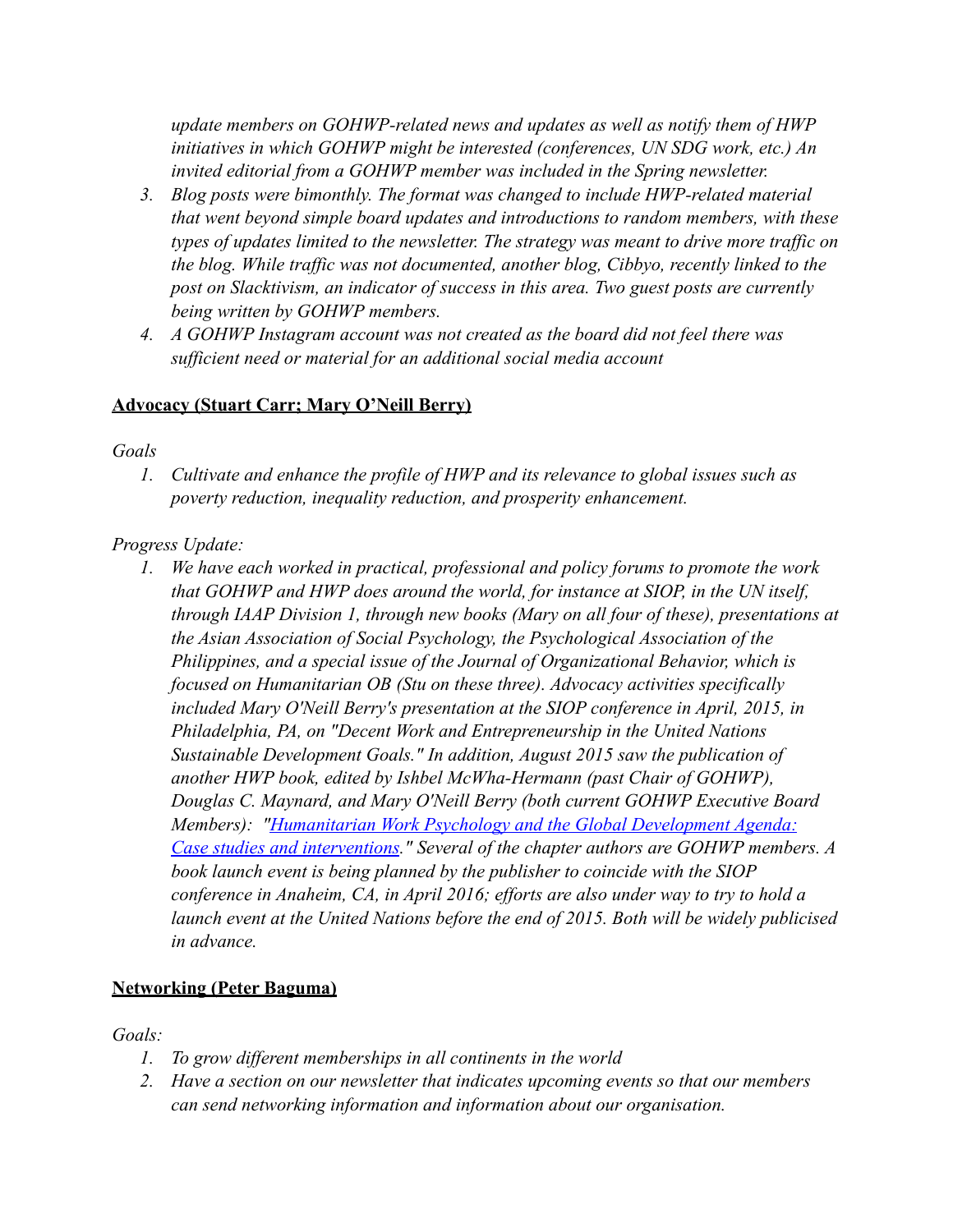### *Progress Update:*

*1. There has been an effort to reach conferences in sub-Saharan Africa and present information on Global Organisation for Humanitarian Work Psychology.* 

# *3. Developing Resources for Members*

# *Related Portfolios:*

### **Membership (Tara Behrend)**

*Goals:* 

- *1. Maintain membership database: accept new members and add them to forum and mailing list*
- *2. Further develop database of HWP references and resources*
- *3. Educate members about funding, research, and publication opportunities*
- *4. Facilitate connections between members for the purpose of spurring research*

*Progress Update:* 

*1. Our membership base has grown to nearly 400 members as of October 2015. The major publication opportunity, the JOB special issue, was publicised widely by its editors. Connection between members has been initiated via the member profiles, created by Drew and Doug.* 

# **Student issues (Drew Mallory)**

*Goals:* 

- *1. Working with Deborah Rupp (Purdue University), harmonise GOHWP resource database with HWP-related subjects from corporate social responsibility (CSR), employee justice, organisational ethics, etc.*
- *2. Assist Doug in developing a searchable online method for members to interact, request assistance, and find opportunities for collaboration.*
- *3. Maintain GOHWP's Facebook presence and student interactions.*
- *4. Liaise with SIOP's UN team at points of potential collaboration.*

# *Progress Update:*

*1. Materials, including PhD-level course, are organised and ready for inclusion in the database, although they have not all yet been made publicly available.*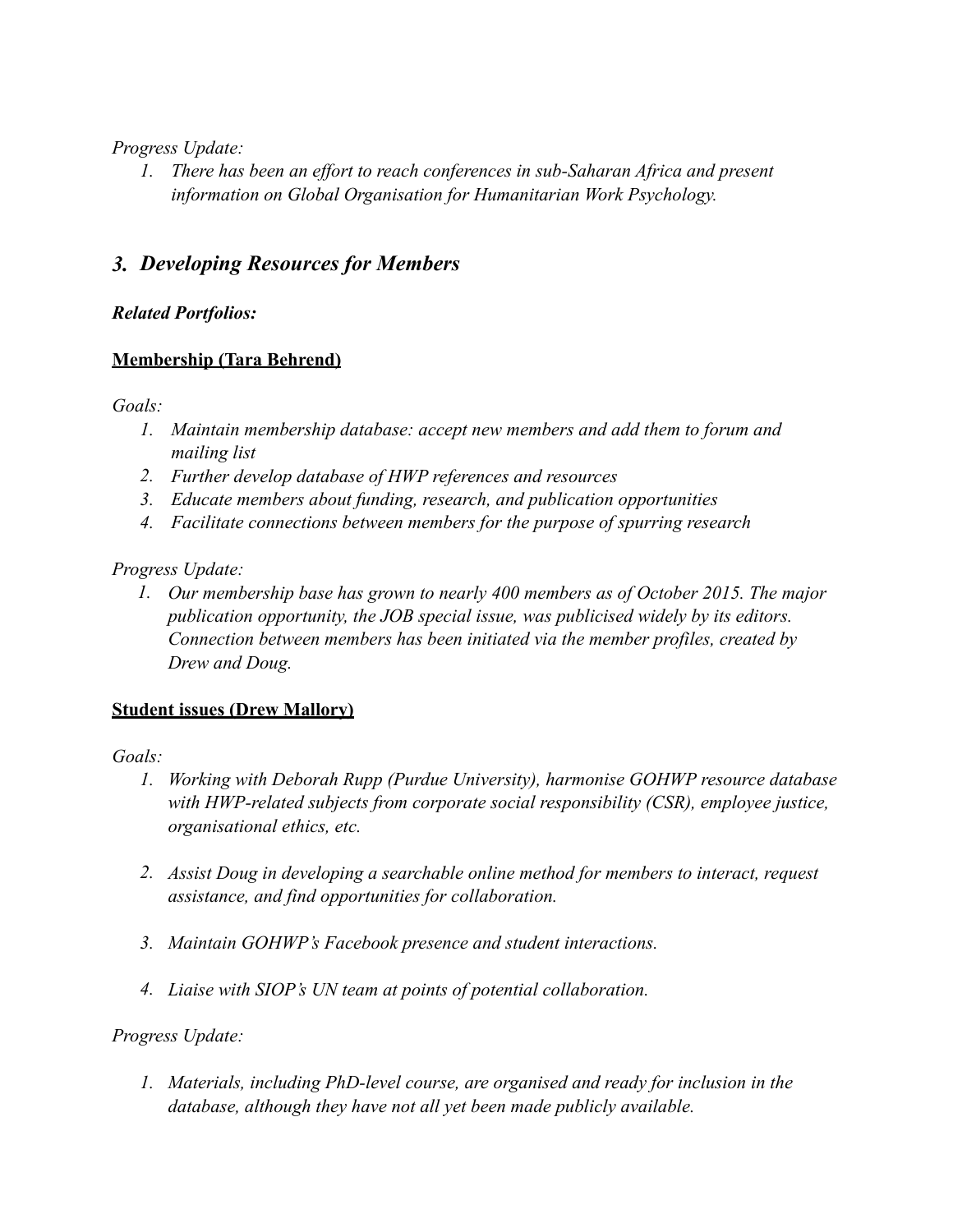- *2. Largely completed. Ready for updates and expansion in the coming year.*
- *3. Completed with the significant assistance of Laura.*
- *4. Completed, resulting in SDG Matrix project, awaiting debut.*

# **E. Key Recommendations for Incoming Executive Board**

Immediate organisational issues:

- 1. Clearly defining and outlining role expectations to all board members, particularly those in roles that are more ambiguous, such as student liaison or advocacy focused
- 2. Push forward in the promotion of the SIOP-UN tool and Project GLOW, a global living wage study, as possible advocacy projects

Continue to develop:

- 1. Clarity between GOHWP-sponsored initiatives and those that are merely related to HWP as a field of study. This is important in devoting board time to issues that may not be organization-related
- 2. Immediately promoting engagement of members upon their application approval; focus more on membership returns, and seek continued participation from interested members
- 3. Clarity in GOHWP's relationship with SIOP and the Alliance for Organizational Psychology
- 4. Regional and student groups devoted to GOHWP pursuits and interests
- 5. Strategic communication pieces, including regular blog and newsletter presence, as well as an increased Facebook and Twitter presence to better access both members and folks in developing countries

Consider focusing on:

- 1. Joining the UN Global Compact
- 2. The re-visiting of the issue of registering organization as a formal organization